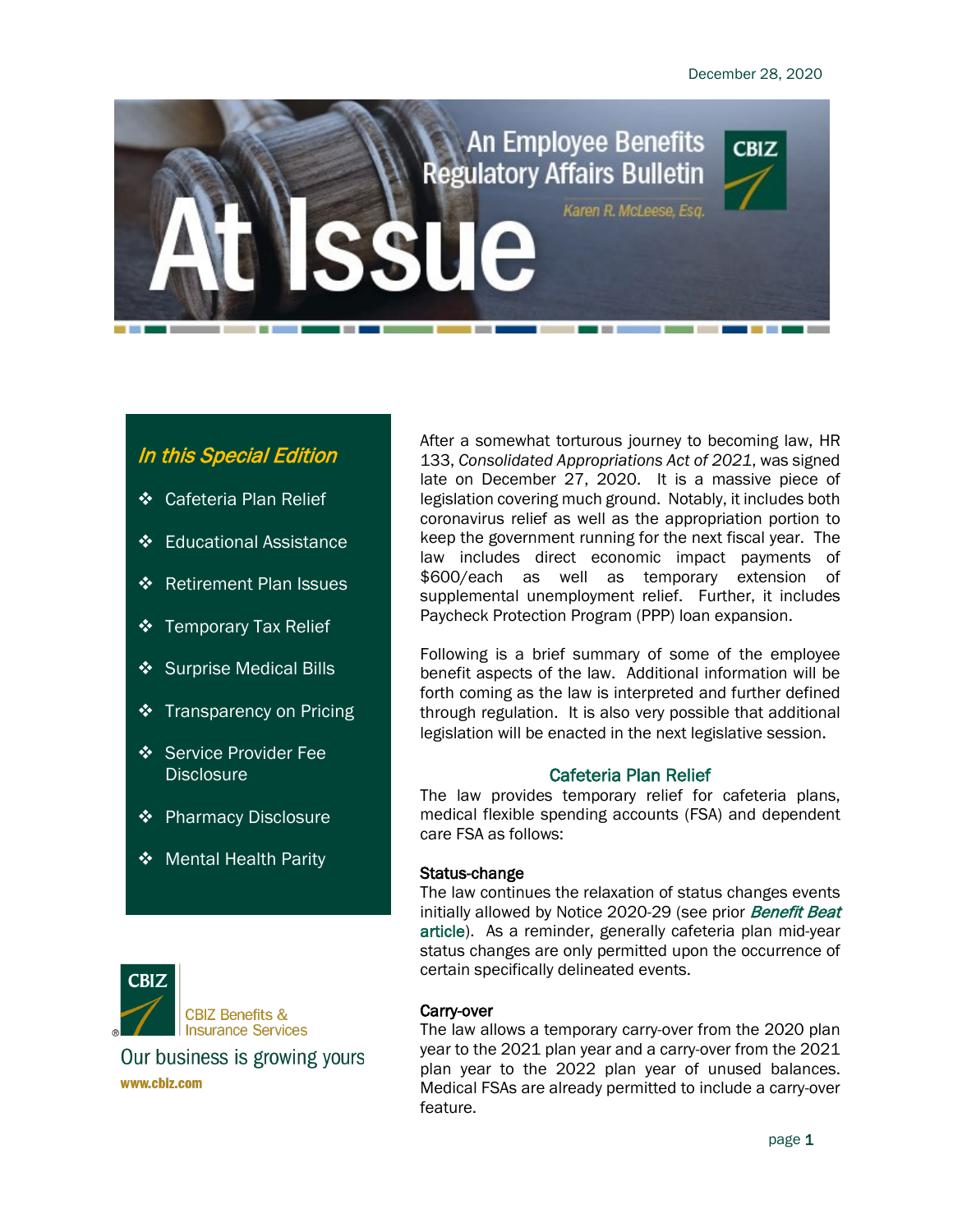

#### *Continued from Page 1*

This temporary relief is particularly relevant for dependent care FSAs. As a reminder, dependent care FSAs generally, cannot allow a carry-over. The law does not appear to include a limit on the amount of carry-over.

## Grace periods

The law allows the medical FSA and dependent care FSA to expand the otherwise available 2  $\frac{1}{2}$  month grace period to a 12-month grace period.

Note: allowing the carry-over or grace period expansion impacts HSA-eligibility.

## Spend down feature

The law allows a medical FSA to allow a spend down feature similar to that which is available to dependent care FSAs. Effectively, a plan could permit an individual who has terminated employment to spend down any unused medical FSA.

#### Dependent care FSA age limit

The dependent care assistance program relaxes the age 13 limit specifically for children who would otherwise have aged out during the 2020-2021 plan year.

An employer is not required to permit any of these changes. If the employer does intend to allow some or all of these changes, the plan must be amended by the end of the plan year following the plan year to which it takes effect.

# Educational Assistance

As a reminder, the CARES Act allows Internal Revenue Code Section 127, *Educational Assistance Plans* to reimburse student loans. An education assistance program can reimburse up to \$5,250. The student loan portion of the reimbursement was to expire December 31, 2020. This has been extended through 2025.

# Retirement Plan Issues

# Partial Plan Termination

One of the concerns caused by the coronavirus precipitated layoffs has been partial retirement plan termination. If a qualified retirement plan loses 20% or more of its participants, the plan is deemed partially terminated, meaning that all participants become immediately fully vested. This law temporarily relaxes this standard by providing for any qualified retirement plan year occurring between March 13, 2020 and March 31, 2021 will not be deemed partially terminated as long as the number of participants in the plan on March 31, 2021 is at least 80% of the number of participants in the plan on March 13, 2020.

## Qualified Disaster Relief

The law exempts certain retirement plan distributions from the 10% early withdrawal penalty.

# Temporary Tax Relief

## Emergency paid sick and family leave

As a reminder, the Families First Coronavirus Relief Act (FFCRA) and the Coronavirus Aid, Relief, and Economic Security (CARES) Act provided temporary emergency paid sick leave and emergency family leave. These provisions expire December 31, 2020. The law does not extend these leave laws, but it does extend the availability of the tax credit through March 31, 2021. Effectively, if an employer subject to the emergency paid sick leave and family leave laws chooses to continue to make leave available through March 31, 2021, the employer can continue to take the available tax credit for it. The law does not require the employer to make an additional allotment of leave available.

## Paid family and medical leave tax credit

The Tax Cuts and Jobs Act enacted in December 2017 added a new tax credit for wages paid to qualifying employees during any period in which an employee is absent from work due to a family and medical leave event. An employer is eligible for a general business tax credit under Code Section 45S if it has a separate written policy in place that allows all qualifying full-time employees a minimum of two weeks of annual paid family and medical

\_\_\_\_\_\_\_\_\_\_\_\_\_\_\_\_\_\_\_\_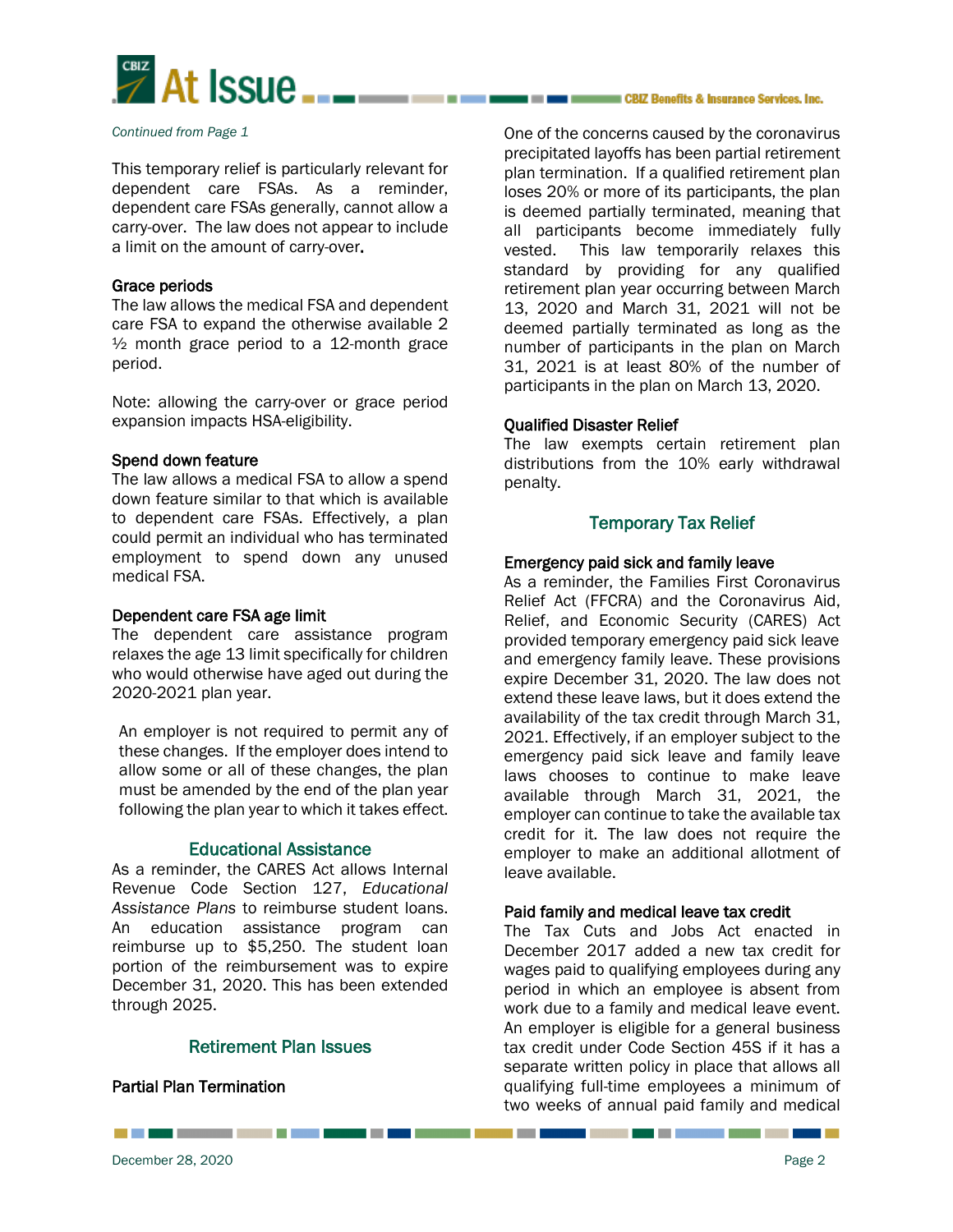

leave. The policy must also allow non-full time qualifying employees a comparable amount of leave on a pro rata basis. Important to note that this credit is available to an employer without regard to whether it is subject to the federal Family and Medical Leave Act (FMLA), as long as the employer maintains the written policy that meets the wage payment criteria. This tax credit has been extended through 2025.

## Business meals

The employer deduction for business meals which currently stands at 50% is increased to 100% for business meals provided by restaurants through the period 2022. The intent of this provision is to support the use of restaurants.

#### Medical expenses

The individual medical deduction level of 7.5% is made permanent.

## Surprise Medical Bills

This law would restrict surprise medical bills primarily from emergency room services, certain out-of-network services for which the individual does not have an opportunity to accept or decline and for air ambulance services. Notably, the law does not apply to ground ambulance services.

## **Notice**

A provider shall provide on the date the appointment is made a written notice in paper or electronic form, as selected by the insured that clearly states that consent to receive such items and services from such non-participating provider is optional and that the insured may instead seek care from a participating provider. The notice must indicate that the provider is a non-participating provider under the insured's health plan and include a good faith estimated amount that such provider may charge the insured for such items and services.

## Identification cards

A plan or issuer shall include, in clear writing, on any physical or electronic plan or insurance identification card issued to the participants, beneficiaries, or enrollees in the plan or coverage the following:

- Any deductible applicable to such plan or coverage.
- Any out-of-pocket maximum limitation applicable to such plan or coverage.
- A telephone number and Internet website address through which such individual may seek consumer assistance information, such as information related to hospitals and urgent care facilities that have in effect a contractual relationship with such plan or coverage for furnishing items and services under such plan or coverage.

## External review

The law requires that surprise medical bills challenges be included in the external review requirements imposed by the Affordable Care Act.

## **Arbitration**

Effectively this law prohibits providers from balance billing patients. Providers can engage in a baseball-style arbitration to resolve any disputes with insurers.

A non-participating provider that receives an initial payment or a notice of denial of payment from the plan regarding a claim for payment for such item or service, may initiate open negotiations between such provider and plan for purposes of determining an amount agreed on by such provider and plan for payment (including any cost-sharing) for such item or service.

If the open negotiation fails to result in an agreed upon amount for payment, the nonparticipating provider or the plan may initiate the independent dispute resolution process with respect to such item or service.

# Transparency on Pricing (So-called gag clauses)

A health insurance issuer offering group or individual health insurance coverage may not enter into an agreement with a health care provider, network or association of providers, third-party administrator, or other service provider offering access to a network of providers that would directly or indirectly restrict a health plan from providing provider-

 $\mathcal{L}(\mathcal{A})$ 

-------

a sa Tan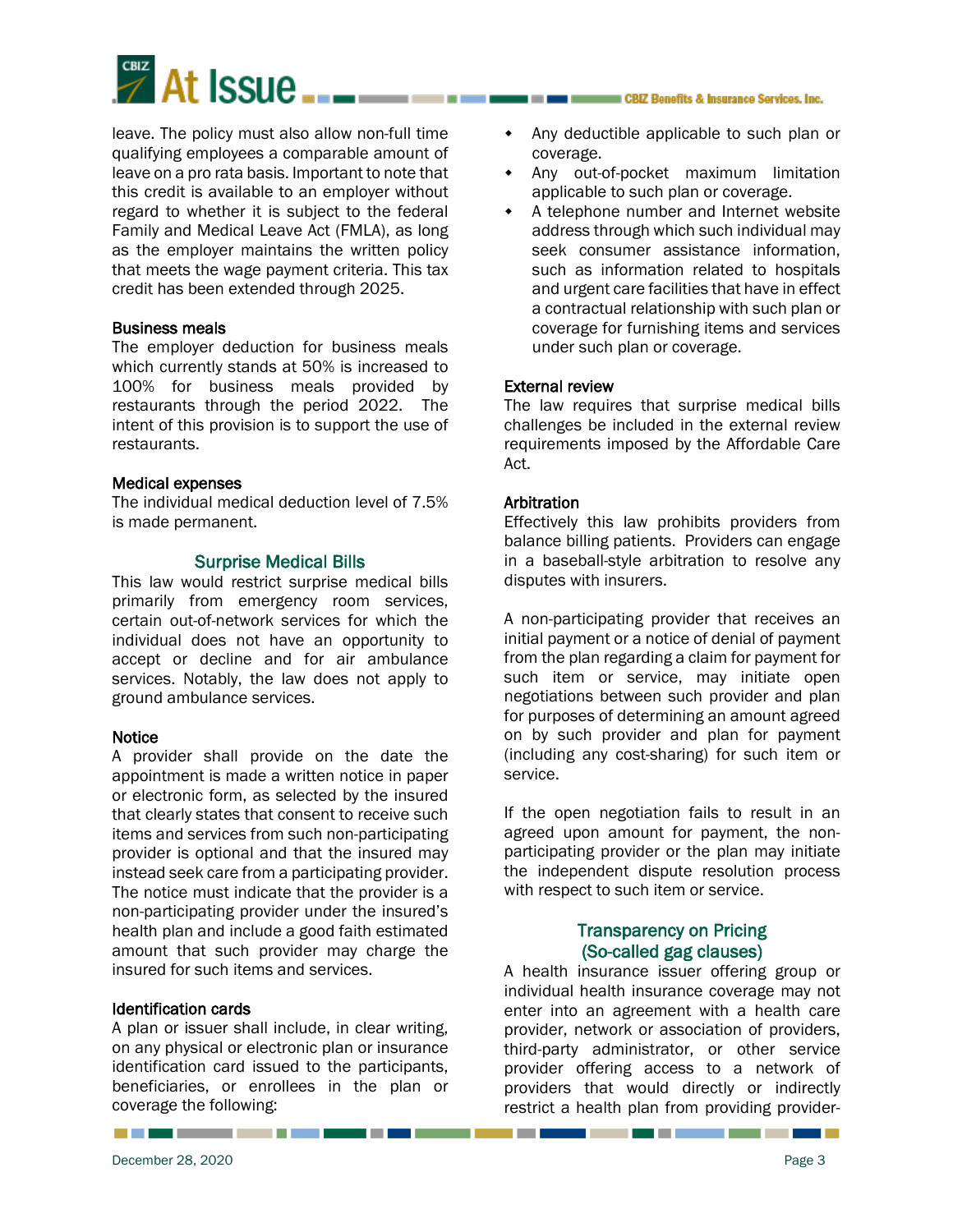

specific price or quality of care information, through a consumer engagement tool or any other means, to referring providers, enrollees, or individuals eligible to become enrollees of the plan.

## Service Provider Fee Disclosure

The law will require fee disclosure by health plan agents and brokers similar to those that apply to retirement plan fee disclosures. Effectively, if a plan service provider receives \$1,000 or more in direct or indirect compensation annually, this must be disclosed. Applies to contracts executed on or after the one year anniversary of the law. Effectively beginning in 2022.

## Pharmacy Disclosure

The law will require certain pharmacy disclosures as follows. Plans or issuers must provide to the Departments of Health and Human Services, Treasury and Labor the following information:

- The beginning and end dates of the plan year.
- The number of enrollees.
- **Each State in which the plan or coverage is** offered.
- The 50 brand prescription drugs most frequently dispensed by pharmacies for claims paid by the plan or coverage, and the total number of paid claims for each such drug.
- The 50 most costly prescription drugs with respect to the plan or coverage by total annual spending, and the annual amount spent by the plan or coverage for each such drug.
- The 50 prescription drugs with the greatest increase in plan expenditures over the plan year preceding the plan year that is the subject of the report, and, for each such drug, the change in amounts expended by the plan or coverage in each such plan year.
- Total spending on health care services by such group health plan or health insurance coverage.
- The average monthly premium paid by employers on behalf of enrollees, as applicable and paid by enrollees.

--------

- Any impact on premiums by rebates, fees, and any other remuneration paid by drug manufacturers to the plan or coverage or its administrators.
- Any reduction in premiums and out-ofpocket costs associated with rebates, fees, or other remuneration.

The report is due one year after the date of enactment of the Consolidated Appropriations Act 2021, and not later than June 1 of each year thereafter.

Not later than 18 months after the report is required, HHS will make available on its website a report on prescription drug reimbursements, prescription drug pricing trends, and the role of prescription drug costs in contributing to premium increases or decreases.

## Mental Health Parity

A group health plan or a health insurance issuer offering group or individual health insurance coverage that provides both medical and surgical benefits and mental health or substance use disorder benefits and that imposes non-quantitative treatment limitations (NQTLs) on mental health or substance use disorder benefits, such plan or issuer shall perform and document comparative analyses of the design and application of NQTLs.

The comparative analyses shall contain the following information:

- The specific plan or coverage terms or other relevant terms regarding the NQTLs and a description of all mental health or substance use disorder and medical or surgical benefits to which each such term applies in each respective benefits classification.
- The factors used to determine that the NQTLs will apply to mental health or substance use disorder benefits and medical or surgical benefits.
- The evidentiary standards used for the factors. Every factor shall be defined, and any other source or evidence relied upon to design and apply the NQTLs to mental